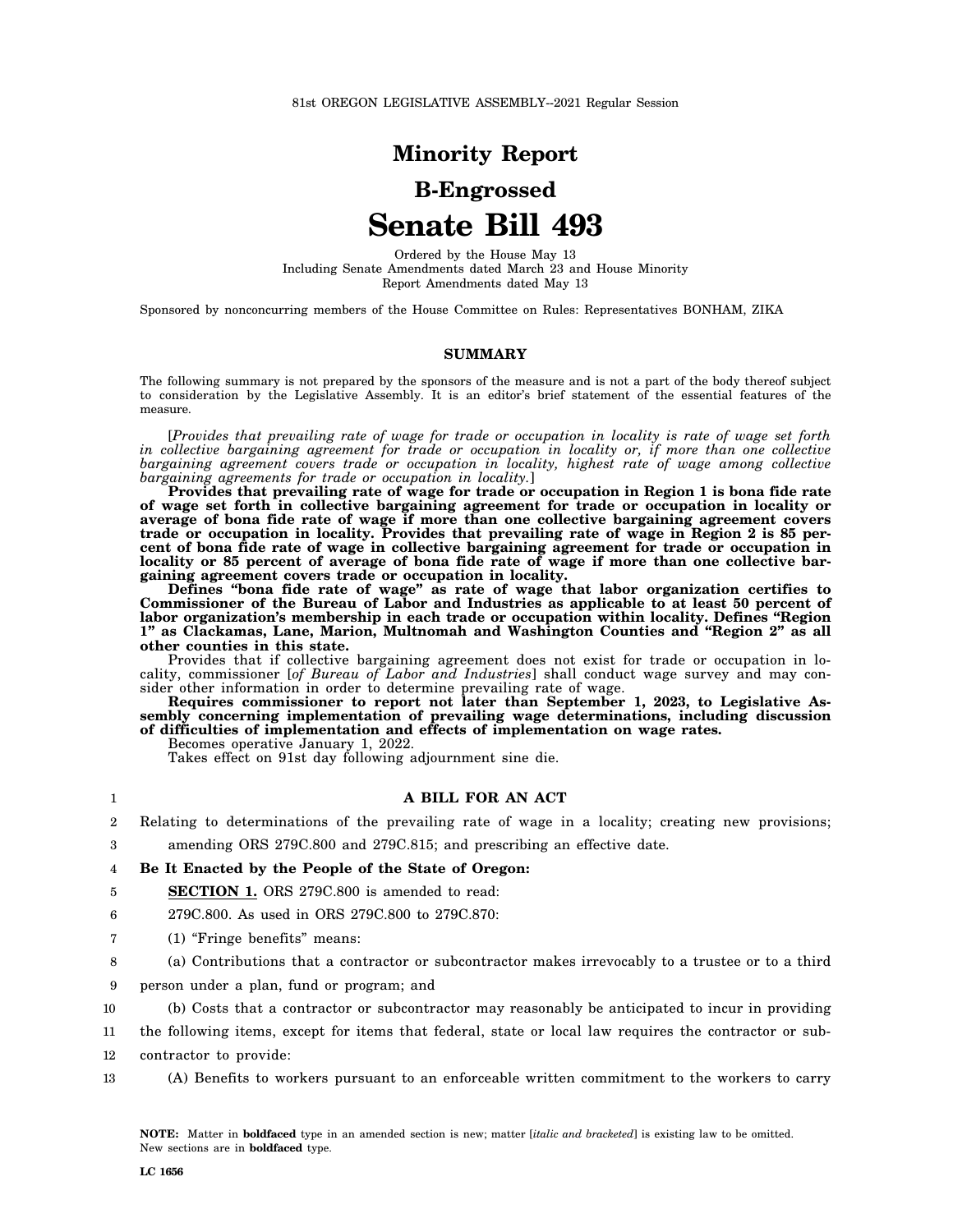| $\mathbf{1}$ | out a financially responsible plan or program for:                                                       |
|--------------|----------------------------------------------------------------------------------------------------------|
| 2            | (i) Medical or hospital care;                                                                            |
| 3            | (ii) Pensions on retirement or death; or                                                                 |
| 4            | (iii) Compensation for injuries or illness that result from occupational activity;                       |
| 5            | (B) Insurance to provide the benefits described in subparagraph (A) of this paragraph;                   |
| 6            | (C) Unemployment benefits;                                                                               |
| 7            | (D) Life insurance;                                                                                      |
| 8            | (E) Disability and sickness insurance or accident insurance;                                             |
| 9            | (F) Vacation and holiday pay;                                                                            |
| 10           | (G) Costs of apprenticeship or other similar programs; or                                                |
| 11           | (H) Other bona fide fringe benefits.                                                                     |
| 12           | (2) "Housing" has the meaning given that term in ORS 456.055.                                            |
| 13           | (3) "Locality" means the following district in which the public works, or the major portion of           |
| 14           | the public works, is to be performed:                                                                    |
| 15           | (a) District 1, composed of Clatsop, Columbia and Tillamook Counties;                                    |
| 16           | (b) District 2, composed of Clackamas, Multnomah and Washington Counties;                                |
| 17           | (c) District 3, composed of Marion[, Polk and Yamhill Counties] County;                                  |
| 18           | (d) District 4, composed of Benton, Lincoln [and Linn], Linn, Polk and Yamhill Counties;                 |
| 19           | (e) District 5, composed of Lane County;                                                                 |
| 20           | (f) District 6, composed of Douglas County;                                                              |
| 21           | (g) District 7, composed of Coos and Curry Counties;                                                     |
| 22           | (h) District 8, composed of Jackson and Josephine Counties;                                              |
| 23           | (i) District 9, composed of Hood River, Sherman and Wasco Counties;                                      |
| 24           | (j) District 10, composed of Crook, Deschutes and Jefferson Counties;                                    |
| 25           | (k) District 11, composed of Klamath and Lake Counties;                                                  |
| 26           | (L) District 12, composed of Gilliam, Grant, Morrow, Umatilla and Wheeler Counties;                      |
| 27           | (m) District 13, composed of Baker, Union and Wallowa Counties; and                                      |
| 28           | (n) District 14, composed of Harney and Malheur Counties.                                                |
| 29           | (4) "Prevailing rate of wage" means the rate of [hourly] wage, including all fringe benefits, that       |
| 30           | the Commissioner of the Bureau of Labor and Industries determines [is paid in the locality to the        |
| 31           | majority of workers employed on projects of a similar character in the same trade or occupation] in      |
| 32           | accordance with ORS 279C.815.                                                                            |
| 33           | (5) "Public agency" means the State of Oregon or a political subdivision of the State of Oregon,         |
| 34           | or a county, city, district, authority, public corporation or public entity organized and existing under |
| 35           | law or charter or an instrumentality of the county, city, district, authority, public corporation or     |
| 36           | public entity.                                                                                           |
| 37           | $(6)(a)$ "Public works" includes, but is not limited to:                                                 |
| 38           | (A) Roads, highways, buildings, structures and improvements of all types, the construction, re-          |
| 39           | construction, major renovation or painting of which is carried on or contracted for by any public        |
| 40           | agency to serve the public interest;                                                                     |
| 41           | (B) A project that uses \$750,000 or more of funds of a public agency for constructing, recon-           |
| 42           | structing, painting or performing a major renovation on a road, highway, building, structure or im-      |
| 43           | provement of any type;                                                                                   |
| 44           | (C) A project that uses funds of a private entity for constructing a privately owned road, high-         |
| 45           | way, building, structure or improvement of any type in which a public agency will use or occupy          |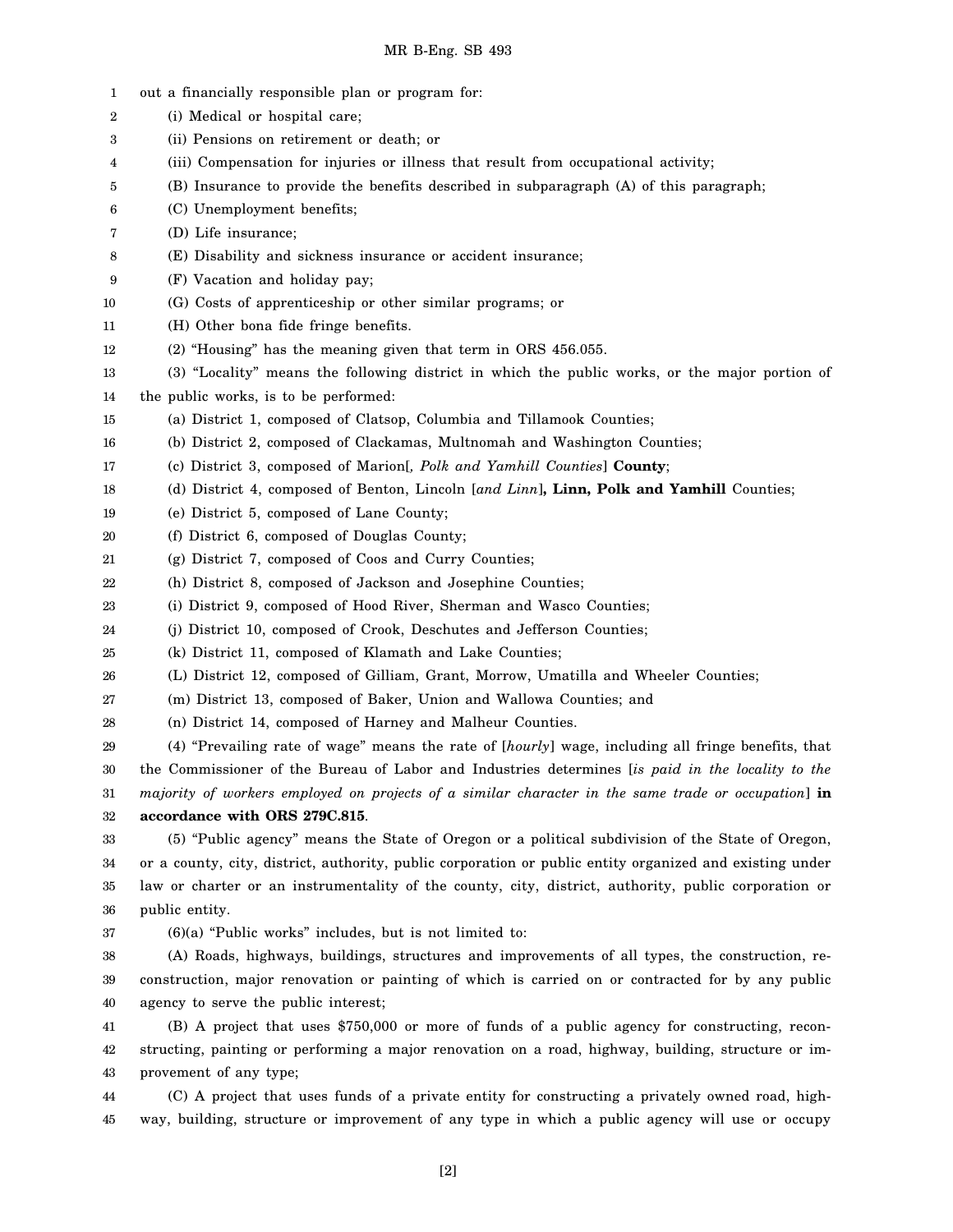### MR B-Eng. SB 493

1 2 3 4 5 6 7 8 9 10 11 12 13 14 15 16 17 18 19 20 21 22 23 24 25 26 27 28 29 30 31 32 33 34 35 36 37 38 25 percent or more of the square footage of the completed project; (D) Notwithstanding the provisions of ORS 279C.810 (2)(a), (b) and (c), a device, structure or mechanism, or a combination of devices, structures or mechanisms, that: (i) Uses solar radiation as a source for generating heat, cooling or electrical energy; and (ii) Is constructed or installed, with or without using funds of a public agency, on land, premises, structures or buildings that a public body, as defined in ORS 174.109, owns; or (E) Notwithstanding paragraph (b)(A) of this subsection and ORS 279C.810 (2)(b) and (c), construction, reconstruction, painting or major renovation of a road, highway, building, structure or improvement of any type that occurs, with or without using funds of a public agency, on real property that a public university listed in ORS 352.002 owns. (b) "Public works" does not include: (A) Reconstructing or renovating privately owned property that a public agency leases; or (B) A private nonprofit entity's renovation of publicly owned real property that is more than 75 years old if: (i) The real property is leased to the private nonprofit entity for more than 25 years; (ii) Funds of a public agency used in the renovation do not exceed 15 percent of the total cost of the renovation; and (iii) Contracts for the renovation were advertised or, if not advertised, were entered into before July 1, 2003, but the renovation has not been completed on or before July 13, 2007. **SECTION 2.** ORS 279C.815 is amended to read: 279C.815. (1) As used in this section[*,*]**: (a) "Bona fide rate of wage" means a rate of wage that a labor organization certifies in writing to the Commissioner of the Bureau of Labor and Industries is applicable to at least 50 percent of the labor organization's membership in each trade or occupation within a locality. (b)** "Person" means an employer, a labor organization or an official representative of an employee or employer association. **(c) "Region 1" means a locality that is within District 2, District 3 or District 5. (d) "Region 2" means a locality that is outside District 2, District 3 or District 5.** (2)(a) The commissioner [*of the Bureau of Labor and Industries*] at least once each year shall determine **in accordance with paragraph (b) of this subsection** the prevailing rate of wage for workers in each trade or occupation in each locality described in ORS 279C.800 [*by means of an independent wage survey*] and shall make this information available at least twice each year. The commissioner may amend the rate at any time. **(b) The prevailing rate of wage for a trade or occupation in a locality is: (A) In Region 1, the bona fide rate of wage set forth in the collective bargaining agreement for the trade or occupation in the locality or, if more than one collective bargaining agreement covers a trade or occupation in the locality, the average of the bona fide rate of**

39 40 **wage set forth in the collective bargaining agreements for the trade or occupation in the locality; and**

41 42 43 44 45 **(B) In Region 2, 85 percent of the bona fide rate of wage set forth in the collective bargaining agreement for the trade or occupation in the locality or, if more than one collective bargaining agreement covers a trade or occupation in the locality, 85 percent of the average of the bona fide rate of wage set forth in the collective bargaining agreements for the trade or occupation in the locality.**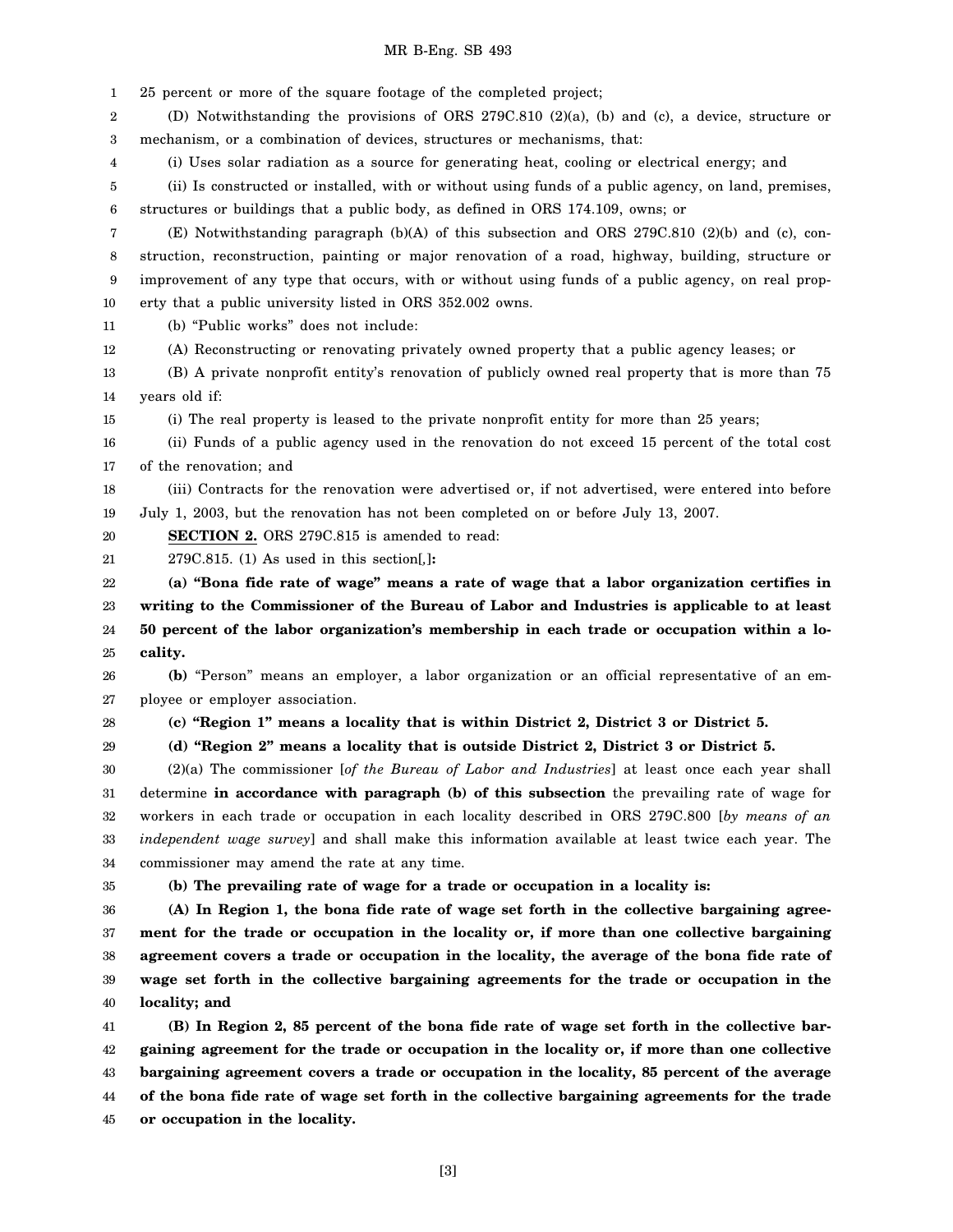### MR B-Eng. SB 493

1 2 3 4 5 6 7 8 9 10 11 12 13 [*(b)*] **(c)** [*If the data derived only from the survey described in paragraph (a) of this subsection appear to the commissioner to be insufficient to determine the prevailing rate of wage, the commissioner shall*] **If a collective bargaining agreement does not exist for a trade or occupation in a locality, the commissioner shall determine the prevailing rate of wage by conducting an independent wage survey in the locality. The commissioner may also** consider additional information such as [*collective bargaining agreements,*] other independent wage surveys and the prevailing rates of wage determined by appropriate federal agencies or agencies of adjoining states. If [*there is not*] **a wage survey under this paragraph does not show that** a majority in the same trade or occupation **is** paid at the same rate, the average rate of hourly wage, including all fringe benefits, paid in the locality to workers in the same trade or occupation is the prevailing rate. If the wage a contractor or subcontractor pays to workers on a public works is based on a period of time other than an hour, the hourly wage must be mathematically determined by the number of hours worked in that period of time.

14 15 16 17 (3) A person shall make reports and returns to the Bureau of Labor and Industries that the commissioner requires to determine the prevailing rates of wage, using forms the bureau provides and within the time the commissioner prescribes. The person or an authorized representative of the person shall certify to the accuracy of the reports and returns.

18 19 20 (4) Notwithstanding ORS 192.311 to 192.478, reports and returns or other information provided to the commissioner under this section are confidential and not available for inspection by the public.

21 22 23 24 25 (5) The commissioner may enter into a contract with a public or private party to obtain data and information the commissioner needs to determine the prevailing rate of wage. The contract may provide for the manner and extent of the [*market*] review of affected trades and occupations and for other requirements regarding timelines of reports, accuracy of data and information and supervision and review as the commissioner prescribes.

26 27 28 **(6) The commissioner may adopt rules to implement the provisions of this section after notifying, and seeking participation in the rulemaking process from, persons the rulemaking will affect, local governments and other participants the commissioner deems necessary.**

29 30 31 32 33 34 35 **SECTION 3. The Commissioner of the Bureau of Labor and Industries shall report not later than September 1, 2023, to the Legislative Assembly in accordance with ORS 192.245 concerning the implementation of the determinations of prevailing rate of wage under the amendments to ORS 279C.815 by section 2 of this 2021 Act. In the report, the commissioner at a minimum shall discuss and explain any effect on wage rates that the commissioner did not anticipate, any difficulties or problems in implementation and any unintended consequences of the implementation.**

36

**SECTION 4. Section 3 of this 2021 Act is repealed on January 2, 2024.**

37 38 39 40 41 **SECTION 5. The amendments to ORS 279C.800 and 279C.815 by sections 1 and 2 of this 2021 Act apply to public works procurements that a public agency advertises or otherwise solicits or, if the public agency does not advertise or otherwise solicit the procurement, to contracts for public works into which the public agency enters on or after the operative date specified in section 6 of this 2021 Act.**

42 43 **SECTION 6. (1) The amendments to ORS 279C.800 and 279C.815 by sections 1 and 2 of this 2021 Act become operative January 1, 2022.**

44 45 **(2) The Commissioner of the Bureau of Labor and Industries may adopt rules and take any other action before the operative date specified in subsection (1) of this section that is**